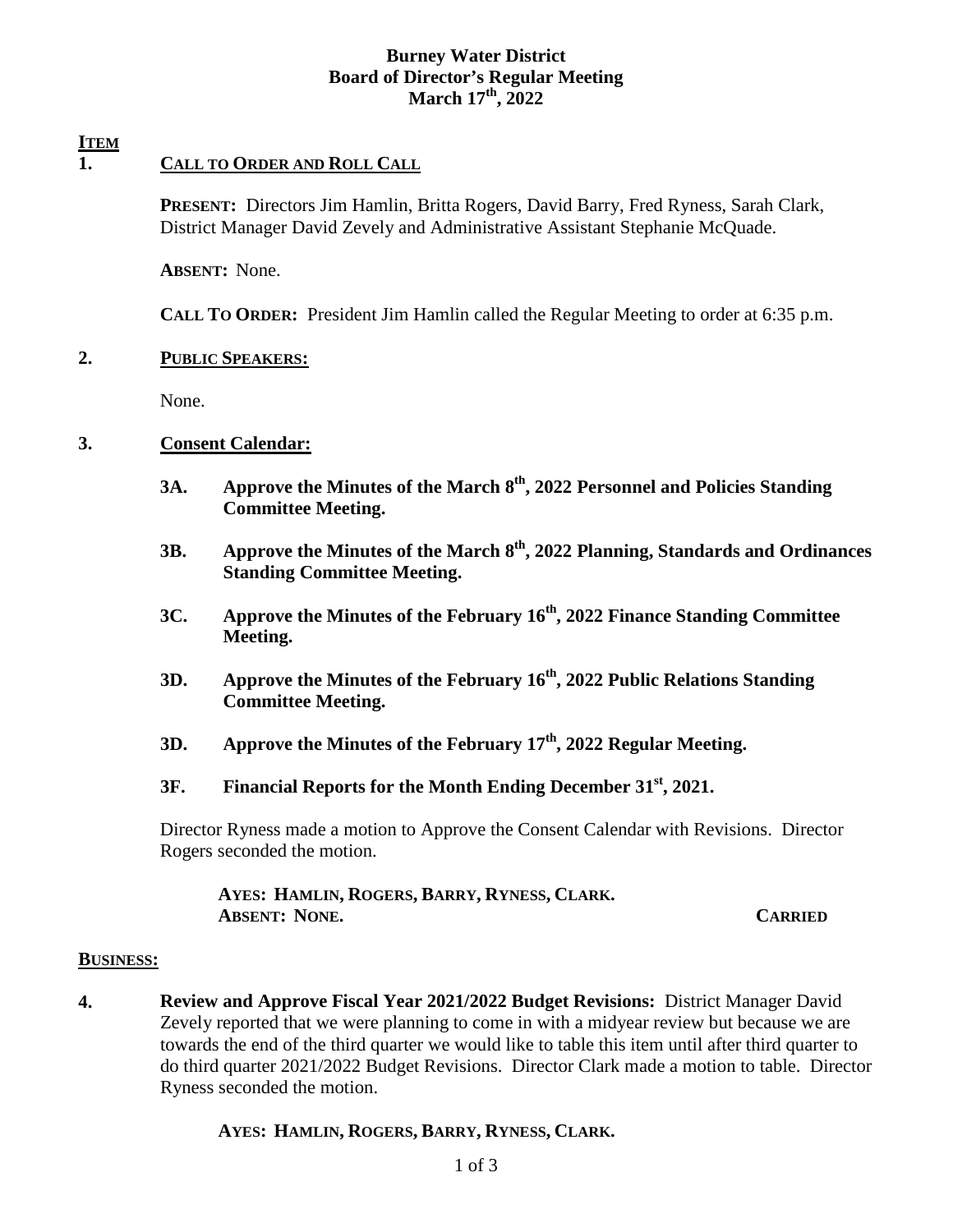**ABSENT: NONE. TABLED**

- **5. Review District Reserves Accounts:** District Manager David Zevely summarized the District Reserves Accounts and informed the board that the funds are under-performing and we are going to have a meeting with Blackrock to see if there are better funding options other than the Medium-Term Fund and report back to the Board at the next Regular Meeting. Director Rogers directed District Manager David Zevely to learn about available options to mitigate these losses.
- **6. Review and Approve Burney Water District Newsletter for Quarter 1 2022:** District Manager David Zevely summarized the BWD Newsletter and informed the Board that at the Public Relations Standing Committee they discussed sending this out with the May billing instead of April billing because the 2021 Consumer Confidence Report for the drinking water is going out in April and that is too much information in one envelope. District Manager Barry made a motion to Approve the Burney Water District Newsletter for Quarter 1 2022. Director Rogers seconded the motion.

 **AYES: HAMLIN, ROGERS, RYNESS, BARRY, CLARK. ABSENT: NONE. CARRIED**

- **7. Review Burney Water District 2021 Consumer Confidence Report:** District Manager David Zevely summarized the Burney Water District 2021 Consumer Confidence Report with the Board and informed them that it is an Annual Report and will be mailed out with the April 1<sup>st</sup>, 2022 Billing to all the customers and be posted on the District Website.
- **8. Discuss Interim Financing Options for Wastewater Treatment Plant Improvement Project and Collection System Improvement Project – Phase 2:** District Manager David Zevely informed the Board that he is still actively seeking information from three banks for a Line of Credit for interim financing for upcoming Capital Improvement Projects. CoBank is still waiting for the Districts Fiscal Year 2020/2021 Financial Audit, CSDA Financing has provided the District with an offer of an secured Line of Credit from First Foundation Bank and Tri Counties Bank provided an offer of Line of Credit secured with the Districts Real Estate. Once Singleton Auman completed our Fiscal Year 2020/2021 Financial Audit we will send it to all the Lending Institutions and get more information and hopefully have the Board make a decision at the next Regular Board Meeting. Director Hamlin recommended that the District hold off on securing the Line of Credit until the project starts and Invoices start coming in.
- **9. Approve List of District Surplus Items for Disposal by Sealed Bid:** District Manager David Zevely summarized the items on the District Surplus List and answered questions. Dave Barry made a motion to Approve the List of District Surplus Item for Disposal by Sealed Bid. Sarah Clark seconded the motion.

 **AYES: HAMLIN, ROGERS, BARRY, RYNESS, CLARK. ABSENT: NONE. CARRIED**

**10. Authorize the Purchase of New Pool Covers for the Main and Therapy Pools:**  Administrative Assistant / Pool Manager Stephanie McQuade informed the Board that the current pool covers have been utilized for the last 11 seasons and have exceeded their life. The past two seasons they have been wearing and it's time to replace the Main and Therapy Pool Covers. She received a quote from Lincoln Aquatics for \$11,010.80. Director Rogers made a